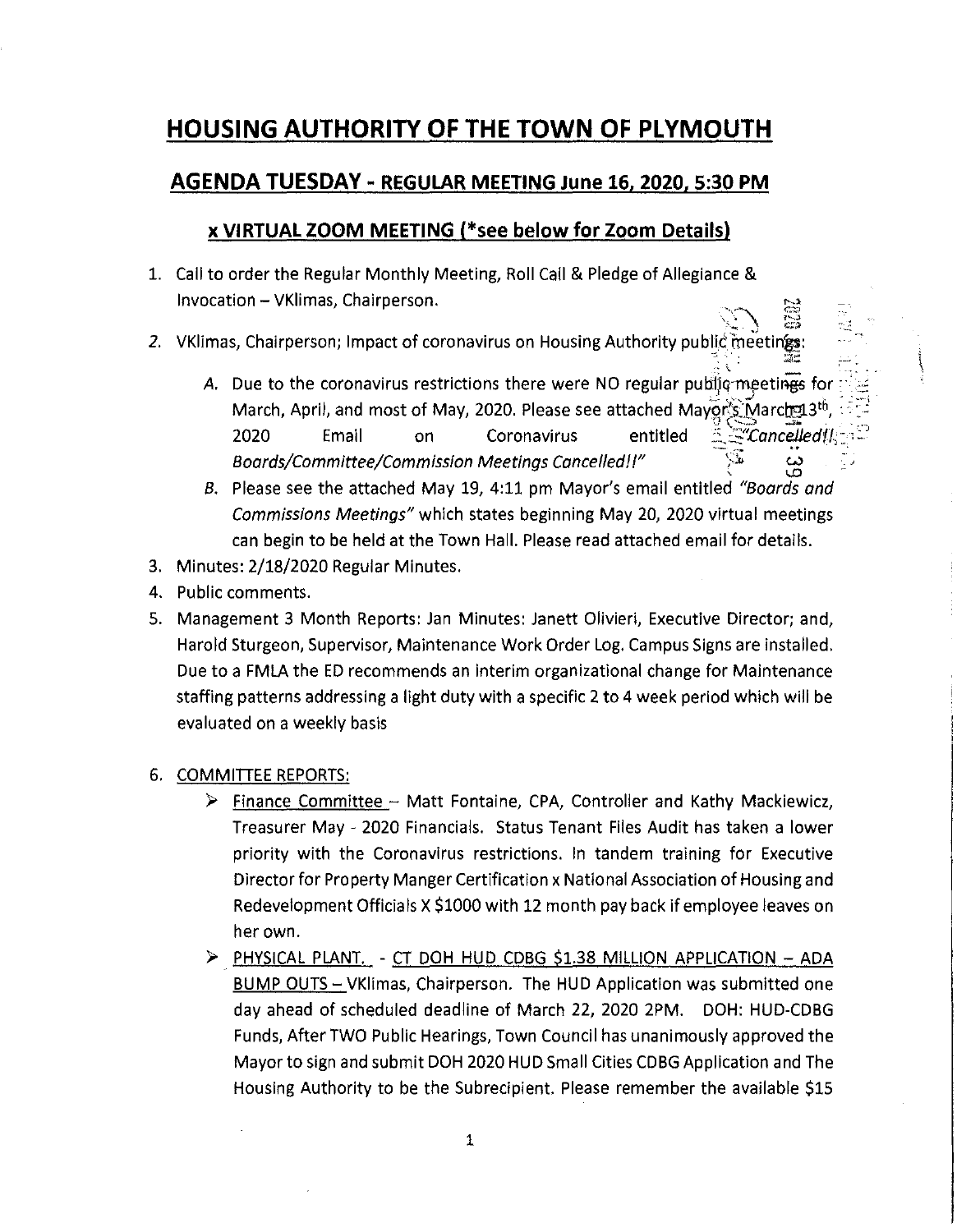Million CDBG Small Cities revenue stream is a very competitive process; all municipalities in Connecticut under 50,000 residents can apply and compete for the funds. Please review the attached Application. Please realize the Application itself was close to a 2,000-page Application. FYI please see Summary "Application Exhibits/Uploads Checklist."

While it is expected the CDBG decisions will be by August sometime; it would be a must more managemental and cost effective method to keep 5 units empty during the renovations and use the CDBG funds Tenant relocation Plan to pay for the empty unit rather than pay for a \$130/day ADA Hotel Room. {\$3,900/month Hotel ADA rental vs \$500/Month].

- ~ PHYSICAL PLANT. \$278,000 Pre-Development DOH Grant/loan. During the past three months about \$21,000 has been spent for the Housing Consultant, Architect, and other predevelopment CDBG Application preparation costs. We are awaiting Environmental Assessments Invoice to be presented and we project it will be \$8,000 to \$10,000. After we receive the environmental assessments invoice it is projected to be a balance of around \$60,000 Remaining Balance. Fiscal Note: there are pre-development reimbursable costs in the CDBG Application.
- <sup>~</sup>Resident and Human Relations Mike Agey, Resident Commissioner, Chairperson Resident and Human Relations Committee. We are tentatively planning the July 4 Picnic as long as we can have it outside.
- $\triangleright$  Chairperson: Three Complaints have been received and will begin to be looked at. One of the 3 Complaints deals with breaking and entering, and it is in the Police Department being investigated; one is a staff issue; the other is an exterior fencing issue. Also we have an opportunity to have a Personnel Handbook drafted for \$1,000.
	- 7. Old/New business. Next Meeting is July 21, 2020, Tuesday, at 5:30pm at: Gosinski Park's Community Room OR if a virtual meeting at the Town Hall.

Respectfully Submitted, Vinnie Klimas, Chairperson  $\sqrt{N-1+\frac{1}{N}}$ 

 $\int_0^{\infty}$  using (: mest)<br>(2020)